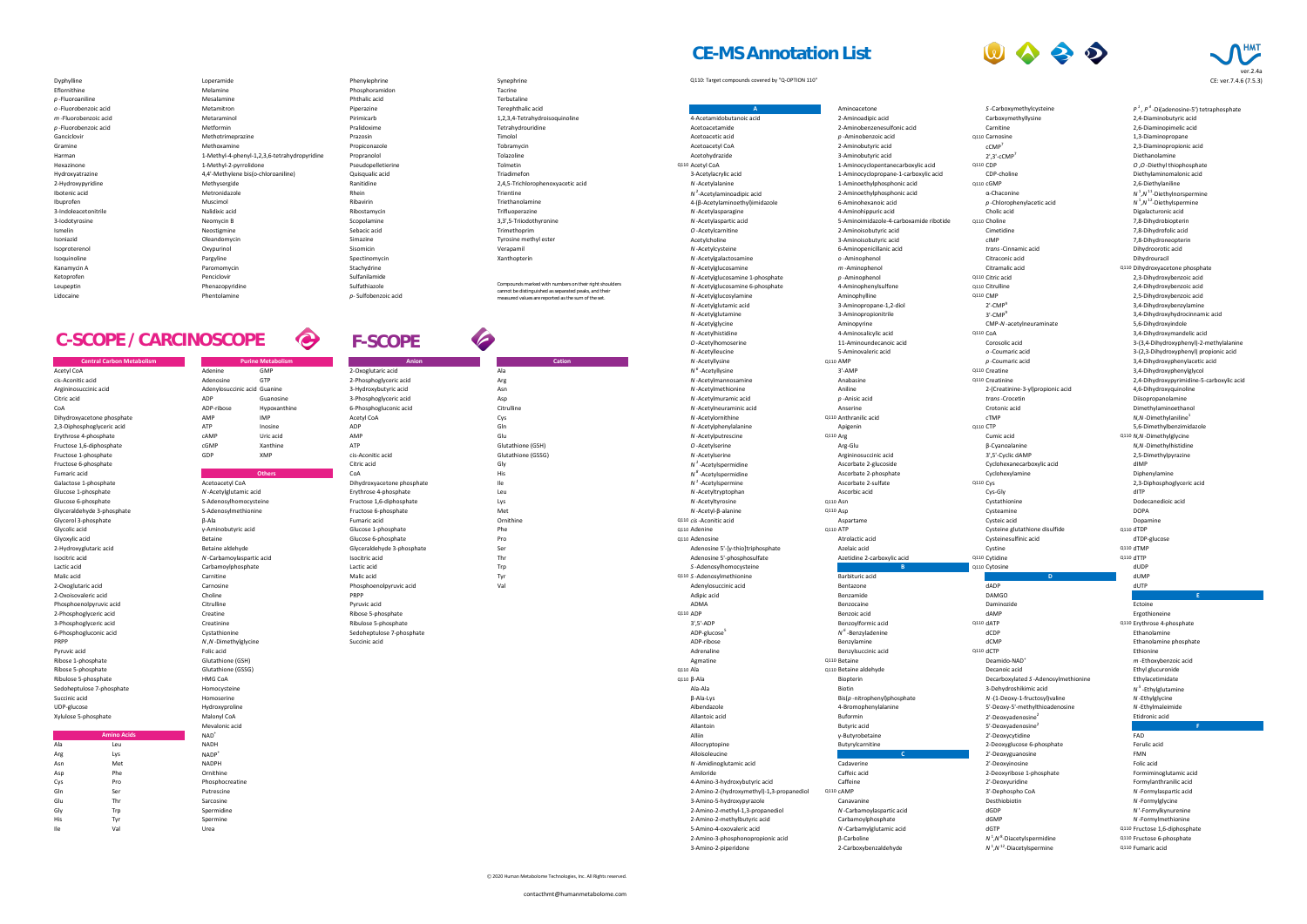

Q110 NAD<sup>+</sup> Q110 NADP<sup>+</sup> *N* 2

Morpholine 3-Phenyllactic acid Shikimic acid UDP-galactose UDP-galactose<sup>4</sup> Q110 Mucic acid 3-Phenylpropionic acid Sinapic acid UDP-glucose UDP-glucose<sup>4</sup> *cis,cis*-Muconic acid Phenylpyruvic acid α-Solanine UDP-glucuronic acid Q110 Muramic acid Phloretin Sorbitol 6-phosphate Q110 UMP Q110 Guanosine Caracterine and Development of the Myosmine Caracterine Caracterine Caracterine Caracterine Caracterine Caracterine Dindecanoic acid Myosmine Dindecanoic acid Myosmine Caracterine Dindecanoic acid Myosmine D Myristic acid and Communication Communication Communication Communication Communication Communication Communication Communication Communication Communication Communication Communication Communication Communication Communic Q110 Hypoxanthine Methionine sulfoximine Methionine sulfoximine Q110 6-Phosphogluconic acid Streptomycin sulfate Urea **N** Q110 2-Phosphoglyceric acid Suberic acid Ureidoglycolic acid NAADP Q110 3-Phosphoglyceric acid Q110 Succinic acid 3-Ureidoisobutyric acid Phosphoglycolic acid Succinic semialdehyde 3-Ureidopropionic acid NADH  $\blacksquare$  Phosphonoacetic acid Succinyl CoA $^6$ Uric acid Phosphorylcholine *N*-Succinyl-5-aminoimidazole-4-carboxamide ribose 5'-phosphate Q110 Uridine NADPH **O**-Phosphoserine Succinylcholine Succinylcholine Succinylcholine Neamine **Contact Contact Contact Contact Contact Contact Contact Contact Contact Contact Contact Contact Contact Contact Contact Contact Contact Contact Contact Contact Contact Contact Contact Contact Contact Contact Conta** Neopterin **Network Community Community Picolinamide Network Community Community Community Community Community Community Community Community Community Community Community Community Community Community Community Community** <sup>2</sup>-Succinylornithine Q110 UTP Q110 IMP and a sucrose 6'-phosphate and Sucrose 6'-phosphate **V** and Micotinamide **V** and Micotinamide **V** and Micotinamide **V** and Micotinamide **V** and Micotinamide **V** and Micotinamide **V** and Micotinamide **V** and Micot Q110 Gln

Q110 Gln

Q110 Gln

Q110 Gln

Q110 Gln

Q110 Gln

Carpine
Colle-3-acetaldehyde
Colle-3-acetaldehyde
Colle-8-acetaldehyde
Colle-8-acetaldehyde
Colle-8-acetaldehyde
Colle-8-acetaldehyde
Colle-8-acetaldehyde
Colle-8 Q110 Nicotinamide riboside Pimelic acid *S* -Sulfocysteine Val-Pro-Pro Nicotine **Contract Contract Contract Contract Contract Contract Contract Contract Contract Contract Contract Contract Contract Contract Contract Contract Contract Contract Contract Contract Contract Contract Contract Contr** Nicotinic acid **Exercical** Piperidine Piperidine Sulfotyrosine Sulfotyrosine Vanillic acid p -Nitrophenyl phosphate **Access Porphobilinogen** Syringic acid Vanillylmandelic acid 3-Nitropropionic acid ppGpp **T X** *N* -Nitrosodiethanolamine Pristanic acid Tartaric acid Xanthine S-Nitrosoglutathione Q110 Pro **CHACK CONTACK CONTACK CONTACK CONTACT CONTACT A CONTACT A CONTROL** 3-Nitrotyrosine Procaine Taurine Xanthurenic acid NMN Propionic acid Taurocholic acid XMP Q110 Inosine  $N^6$ -Methyladenine Propionyl CoA Taurocyamine XTP Normetanephrine **Example 20** Propionylcarnitine 5,6,7,8-Tetrahydrobiopterin Xylulose 5-phosphate Nornicotine Propylthiouracil Tetrahydrofolic acid **Z** Norspermidine **Example 2** Prostaglandin E<sub>2</sub> Tetrahydropalmatine *trans-* Zeatin Q110 Homoserine Satin M-Methylanthranilic acid Norvaline **DRUGS** Prostaglandin F<sub>2α</sub> Theobromine **DRUGS** Prostaglandin F<sub>2α</sub> Theobromine **DRUGS O Protocatechuic acid Thiabendazole CO Protocatechuic acid Thiabendazole CO Acetanilide** Octanoic acid and Q110 PRPP Q110 PRPP COMMENT CONSUMING Thiamine Acetohydroxamic acid Octanoyl CoA **Pseudouridine** Pseudouridine Thiamine diphosphate Albizziine Octanoylcarnitine **Example 2008** Psychosine Psychosine Thiamine phosphate Amantadine Octopamine **Example 20** Thiamine triphosphate **COLLECTION** COLLECTION Thiamine triphosphate **Amikacin** Octopine Purine Purine Purine 2.4-triazole Q110 Isocitric acid S-Methylcysteine S-Methylcysteine Thiazole Purine riboside 2-Aminobenzimidazole Ophthalmic acid Q110 Putrescine 6,8-Thioctic acid 4-Aminoindole Q110 Ornithine Pyrazinamide Thiodiglycolic acid 5-Aminoindole Orotic acid Pyrazole 2-Thiopheneacetic acid (Aminomethyl)phosphonic acid Orotidine Pyridine Thiourea Amrinone Orotidine 5'-monophosphate **Pyridine-2-carboxylic acid butyl ester** Q110 Thr 8-Anilino-1-naphthalenesulfonic acid p-Hydroxybenzoic acid  $p$ -Hydroxybenzoic acid 2-Isopropylmalic acid 2-Isopropylmalic acid Thr-Asp Arginine ethyl ester Arginine ethyl ester Arginine ethyl ester Arginine ethyl ester Arginine ethyl ester Arginine ethyl este Isovaleric acid 7-Methylguanine 7-Methylguanine 5-Oxo-2-tetrahydrofurancarboxylic acid Pyridoxal 5-phosphate Threonic acid Atropine Q110 3-Hydroxybutyric acid a substantine and allo-Threonine and Pyridoxamine and Pyridoxamine and Baclofen and Baclofen and Baclofen and Baclofen and Baclofen and Baclofen and Baclofen and Baclofen and Baclofen and Baclofe 2-Oxobutyric acid **Exercise Contract Act Act Provides Pyridoxamine 5'-phosphate** Q110 Thymidine **COLOGY** Benzamidine Q110 2-Oxoglutaric acid 4-Pyridoxic acid Q110 Thymine *N* α-Benzenol arginine ethylester 2-Oxohexanoic acid a controlled by the Pyridoxine controlled and the Tiglic acid Benzimidazole Q110 4-Oxohexanoic acid Pyridoxol 5'-phosphate Tioconazole Benzyl viologen o-Hydroxyhippuric acid and Deflydroxyhippuric acid and Deflylhydantoin and Defloricine of Defloricine Betonicine Betonicine Betonicine Betonicine Betonicine Betonicine Betonicine Betonicine Betonicine Betonicine Betonicin Q110 2-Oxoisovaleric acid Pyrophosphate *m* -Toluic acid Carbachol 2-Oxooctanoic acid Pyrrole *p* -Toluic acid Carbendazim 5-Oxoproline Pyrrole-2-carboxylic acid *N* -(*o* -Toluoyl)glycine Castanospermine 4-Oxopyrrolidine-2-carboxylic acid 2,5-Pyrroledione Topiramic acid Chelidonic acid Q110 Lactic acid 1-Methylnicotinamide 1-Methylnicotinamide 2-Oxovaleric acid Trehalose 6-phosphate Chloramphenicol 4-Oxovaleric acid **Q** TRH Chloroacetic acid Q110 **P** Quinic acid 2,4,4'-Trichloro-2'-hydroxydiphenyl ether 3-Chloroalanine Q110 Palmatine Quinoline Tridecanoic acid *o* -Chlorobenzoic acid Palmitoylcarnitine **1988** 2-Quinolinecarboxylic acid Trigonelline *p*-Chlorobenzoic acid Q110 Q110 Pantothenic acid Quinolinic acid Trimethylamine *p* -Chlorophenoxyacetic acid Paraxanthine **R** Trimethylamine *N* -oxide Ciprofloxacin Pelargonic acid Retinoic acid 4-Trimethylammoniobutanal Clonidine Penicillamine **Number of Albert According to Albert According to Albert According to Albert According to Albert A** 6 *,N* 6 *,N* 6 2-Cyanopyridine A-Hydroxyphenethyl alcohol and Ribose 1-phosphate Ribose 1-phosphate Trimethylsulfonium Cycloserine Cycloserine Cycloserine Cycloserine Cycloserine Cycloserine Cycloserine Cycloserine Cycloserine Cycloserine Cycloserine Cy Perillic acid Cyprodinil Culture 5-phosphate Culture of the Cyprodinil Cyprodinil Q110 Lys 2-Methylthiazolidine-4-carboxylic acid Q110 Phe Tropine Daunorubicin Ribulose 1,5-diphosphate Daunorubicin Phenaceturic acid and Q110 Ribulose 5-phosphate Tropinone Tropinone Deethylatrazine Q110 *o* -Phenanthroline **S** Q110 Trp Deisopropylatrazine Phenol Saccharopine Saccharopine Tryptamine 2-Deoxystreptamine Phenoxyacetic acid Salsolinol Tryptophanamide 2,4-Dichlorobenzoic acid Q110 Phenoxybenzamine Q110 Sarcosine Q110 Tyr 2,4-Dichlorophenoxyacetic acid 2-(4-Hydroxyphenyl)propionic acid Q110 Malonyl CoA Q110 Malonyl CoA Q110 Malonyl CoA Dichlorprop<br>
2-(4-Hydroxyphenyl)propionic acid Q110 Malonyl CoA Dichlorprophate SDMA Dichlorprop Q110 Sedoheptulose 7-phosphate  $Q110$  Tyramine  $Q110$  Tyramine Diclofenac *trans*-2-Phenylcyclopropylamine Semicarbazide Tyr-Arg 3,5-Diiodotyrosine Q110 1,3-Phenylenediamine Sepiapterin Tyr-Glu 2,4-Dimethylaniline 2,4-Dimethylaniline<sup>1</sup> Q110 Phenylethanolamine Q110 Ser **U** 2,6-Dimethylaniline 2,6-Dimethylaniline<sup>1</sup> Q110 Hydroxyproline 3-Mercapto-2-oxopropanoate Ser-Glu Q110 UDP 3,5-Dinitrosalicylic acid Q110 UDP 3,5-Dinitrosalicylic acid 2-Phenylethylamine **Serotonin** Serotonin Serotonin UDP-N-acetylgalactosamine Diphenylcarbazide 4-Guanidinobutyric acid 3-Hydroxypropionic acid 6-Mercaptopurine Minocycline Phenylhydrazine Shikimate 3-phosphate UDP-*N* -acetylglucosamine Disulfiram

| Fumaric acid monomethyl ester          | 3-Guanidinopropionic acid                        | $\beta$ -Hydroxypyruvic acid                   | Mesaconic acid                           | Mor             |
|----------------------------------------|--------------------------------------------------|------------------------------------------------|------------------------------------------|-----------------|
| 2-Furoic acid                          | Guanidinosuccinic acid                           | 4-Hydroxyquinoline                             | Q110 Met                                 | Muc             |
| Furosemide                             | Guanidoacetic acid                               | 5-Hydroxytryptophan                            | Metanephrine                             | cis,c           |
| G                                      | Q110 Guanine                                     | Hydroxyurea                                    | Metanilic acid                           | Mur             |
| Q110 GABA                              | Q110 Guanosine                                   | 2-Hydroxyvaleric acid                          | Methanesulfonic acid                     | Myo             |
| Galactosamine                          | Guanosine $5'-[\gamma\text{-thio}]$ triphosphate | Hypotaurine                                    | Methionine sulfoxide                     | Myr             |
| Galacturonate 1-phosphate              | Gulonolactone                                    | Q110 Hypoxanthine                              | Methionine sulfoximine                   | Myr             |
| Galacturonic acid                      | H                                                |                                                | 5-Methoxy-N,N-dimethyltryptamine         |                 |
| <b>Gallic acid</b>                     | Harmaline                                        | <b>IDP</b>                                     | 3-Methoxy-4-hydroxyphenylethyleneglycol  | <b>NAA</b>      |
| Q110 GDP                               | Heptanoic acid                                   | Q110 lle                                       | 3-Methoxyanthranilic acid                | <b>Q110 NAD</b> |
| $3', 5'$ -GDP                          | Hercynine                                        | Ile-Pro-Pro                                    | 5-Methoxyindoleacetic acid               | <b>NAD</b>      |
| GDP-fucose <sup>5</sup>                | Hexamine                                         | Imidazole-4-acetic acid                        | $p$ -Methoxyphenylacetic acid            | <b>Q110 NAD</b> |
| GDP-galactose <sup>8</sup>             | Hexanoic acid                                    | Imidazole-4-methanol                           | 5-Methoxytryptamine                      | <b>NAD</b>      |
| GDP-glucose                            | Hexylamine                                       | 1H-Imidazole-4-propionic acid                  | 3-Methoxytyramine                        | Nea             |
| GDP-mannose <sup>°</sup>               | S-Hexylglutathione                               | Imidazolelactic acid                           | 3-Methoxytyrosine                        | <b>Neo</b>      |
| Gibberellic acid                       | Hippuric acid                                    | Q110 <b>IMP</b>                                | 15-Methyl prostaglandin $F_{2\alpha}$    | <b>Nico</b>     |
| Q110 Gln                               | <b>Q110 His</b>                                  | Indole-3-acetaldehyde                          | Methyl sulfate                           | <b>Nico</b>     |
| Q110 Glu                               | His-Glu                                          | Indole-3-acetaldoxime <sup>3</sup>             | $N^{\circ}$ -Methyl-2'-deoxyadenosine    | <b>Nico</b>     |
| γ-Glu-Ala                              | Histamine                                        | Indole-3-acetamide <sup>3</sup>                | 5-Methyl-2'-deoxycytidine                | <b>Nico</b>     |
| $\gamma$ -Glu-Arg                      | Histidinol                                       | Indole-3-acetic acid                           | 1-Methyl-4-imidazoleacetic acid          | <b>Nico</b>     |
| $\gamma$ -Glu-Asn                      | <b>HMG CoA</b>                                   | Indole-3-carboxylic acid                       | 3-Methyl-2-oxovaleric acid <sup>10</sup> | $p$ -N          |
| $\gamma$ -Glu-Asp                      | Homoarginine                                     | Indole-3-ethanol                               | 4-Methyl-2-oxovaleric acid <sup>10</sup> | $3-Ni$          |
| γ-Glu-Citrulline                       | Homocarnosine                                    | Indole-3-lactic acid                           | $N1$ -Methyl-4-pyridone-5-carboxamide    | $N - N$         |
| $y$ -Glu-Cys                           | Homocitrulline                                   | Indole-3-propionic acid                        | 4-Methyl-5-thiazoleethanol               | $S-Ni$          |
| $\gamma$ -Glu-Gln                      | Homocysteic acid                                 | 3-Indolebutyric acid                           | 4-Methyl-1,2,5-oxadiazol-3-amine         | $3-Ni$          |
| Glu-Glu                                | Homocysteine                                     | 3-Indoxylsulfuric acid                         | 3-Methyladenine                          | <b>NMI</b>      |
| $\gamma$ -Glu-Glu                      | Homocysteinesulfinic acid                        | Q110 Inosine                                   | $N^{\circ}$ -Methyladenine               | Nora            |
| $\gamma$ -Glu-Gly                      | Homocysteinethiolactone                          | <i>myo</i> -Inositol 1-phosphate <sup>11</sup> | 1-Methyladenosine                        | <b>Norr</b>     |
| $\gamma$ -Glu-His                      | Homocystine                                      | myo-Inositol 2-phosphate                       | N-Methylalanine                          | <b>Norr</b>     |
| $\gamma$ -Glu-Ile                      | Homogentisic acid                                | myo-Inositol 3-phosphate <sup>11</sup>         | N-Methylaniline                          | <b>Nors</b>     |
| $\gamma$ -Glu-Leu                      | Q110 Homoserine                                  | Isatin                                         | N-Methylanthranilic acid                 | <b>Nory</b>     |
| $\gamma$ -Glu-Lys                      | Homoserinelactone                                | Isethionic acid                                | $N_{\omega}$ -Methylarginine             |                 |
| $\gamma$ -Glu-Met                      | Homovanillic acid                                | Isoamylamine                                   | N-Methylaspartic acid                    | Octa            |
| γ-Glu-Ornitine                         | Hordenine                                        | Isobutylamine                                  | threo- $\beta$ -Methylaspartic acid      | Octa            |
| $\gamma$ -Glu-Phe                      | 8-Hydroxy-2'-deoxyguanosine                      | Isobutyric acid                                | DL-2-Methylbutyric acid                  | Octa            |
| $\gamma$ -Glu-Ser                      | 3-Hydroxy-2-methyl-4-pyrone                      | <b>Isobutyryl CoA</b>                          | 2-Methylcholine                          | Octo            |
| $\gamma$ -Glu-Taurine                  | 3-Hydroxy-3-methylglutaric acid                  | Isobutyrylcarnitine                            | 3-Methylcrotonyl CoA                     | Octo            |
| $\gamma$ -Glu-Thr                      | 2-Hydroxy-4-methylvaleric acid                   | Q110 Isocitric acid                            | S-Methylcysteine                         | Octy            |
| $\gamma$ -Glu-Trp                      | 4-Hydroxy-3-methoxyphenylglycol sulfate          | Isoferulic acid                                | S-Methylcysteine-S-oxide                 | Oph             |
| $\gamma$ -Glu-Tyr                      | 3-Hydroxyanthranilic acid                        | Isoglutamic acid                               | 5-Methylcytosine                         | Q110 Orni       |
| $\gamma$ -Glu-Val                      | threo-3-Hydroxyaspartic acid                     | Isonicotinamide                                | N-Methylglutamic acid                    | Orot            |
| y-Glu-Val-Gly                          | o -Hydroxybenzoic acid                           | Isonicotinic acid                              | S-Methylglutathione                      | Orot            |
| Glucaric acid                          | $m$ -Hydroxybenzoic acid                         | Isopropanolamine                               | Methylguanidine                          | Orot            |
| Q110 Gluconic acid                     | $p$ -Hydroxybenzoic acid                         | 2-Isopropylmalic acid                          | 3-Methylguanine                          | Oxal            |
| Gluconolactone                         | Q110 2-Hydroxybutyric acid                       | Isovaleric acid                                | 7-Methylguanine                          | $5-O$           |
| Glucosamine                            | Q110 3-Hydroxybutyric acid                       | Isovalerylalanine                              | $N1$ -Methylguanosine                    | $2-O$           |
| Glucosamine 6-phosphate                | 10-Hydroxydecanoic acid                          | Isovalerylcarnitine                            | 1-Methylhistamine                        | $2-O$           |
| Glucosamine 6-sulfuric acid            | 6-Hydroxydopamine                                | Itaconic acid                                  | 3-Methylhistamine                        | Q110 2-O>       |
| Glucosaminic acid                      | 2-Hydroxyglutaric acid                           | <b>ITP</b>                                     | 1-Methylhistidine                        | $2-O$           |
| Q110 Glucose 1-phosphate               | 6-Hydroxyhexanoic acid                           | $\mathsf{K}$                                   | 3-Methylhistidine                        | $4-O$           |
| Q110 Glucose 6-phosphate               | o -Hydroxyhippuric acid                          | Kinetin                                        | 1-Methylhydantoin                        | $5-O$           |
| Glucurone                              | Hydroxyindole                                    | Kojic acid                                     | $N^6$ -Methyllysine                      | Q110 2-O>       |
| Glucuronic acid                        | 5-Hydroxyindoleacetic acid                       | Kynurenic acid                                 | Methylmalonic acid                       | $2-O$           |
| trans-Glutaconic acid                  | 2-Hydroxyisobutyric acid                         | Kynurenine                                     | Methylmalonyl CoA <sup>6</sup>           | $5-O$           |
| $\gamma$ -Glutamyl-S-Allylcysteine     | $\beta$ -Hydroxyisovaleric acid                  |                                                | S-Methylmethionine                       | $4-O$           |
| Glutaric acid                          | 3-Hydroxykynurenine                              | Q110 Lactic acid                               | 1-Methylnicotinamide                     | $2-O$           |
| <b>Glutaryl CoA</b>                    | 5-Hydroxylysine                                  | S-Lactoylglutathione                           | N-Methylnicotinamide                     | $4-O$           |
| Q110 Glutathione (GSH)                 | $p$ -Hydroxymandelic acid                        | Lauric acid                                    | N-Methylnorsalsolinol                    |                 |
| Q110 Glutathione (GSSG)                | 2-(Hydroxymethyl) benzoic acid                   | Lauroyl CoA                                    | N-Methylphenylethanolamine               | Palm            |
| $N1$ -Glutathionylspermidine disulfide | 5-Hydroxymethyluracil                            | Lauroylcarnitine                               | N-Methylproline                          | Palm            |
| $Q110$ Gly                             | 6-Hydroxynicotinic acid                          | Q110 Leu                                       | N-Methylputrescine                       | Pant            |
| Gly-Asp                                | 2-Hydroxyoctanoic acid                           | $\beta$ -Leucine                               | 4-Methylpyrazole                         | Para            |
| Gly-Gly                                | 8-Hydroxyoctanoic acid                           | Leu-Leu-Tyr                                    | 2-Methylserine                           | Pela            |
| Gly-Leu                                | 5-Hydroxypentanoic acid                          | Lipoamide                                      | N-Methylserotonin                        | Peni            |
| Q110 Glyceraldehyde 3-phosphate        | 4-Hydroxyphenethyl alcohol                       | Lumazine                                       | Methylsuccinic acid                      | Pent            |
| Glyceric acid                          | 4-Hydroxyphenylacetaldehyde                      | Lupulone                                       | 5-Methyltetrahydrofolic acid             | Peril           |
| Glycerol                               | 3-Hydroxyphenylacetic acid                       | Q110 Lys                                       | 2-Methylthiazolidine-4-carboxylic acid   | Q110 Phe        |
| Glycerol 2-phosphate                   | o -Hydroxyphenylacetic acid                      | Lysinamide                                     | (Methylthio) acetic acid                 | Pher            |
| Q110 Glycerol 3-phosphate              | $p$ -Hydroxyphenylacetic acid                    | M                                              | 3-(Methylthio) propionic acid            | $O - P$         |
| Glycerophosphocholine                  | 4-Hydroxyphenylglycine                           | Maleamic acid                                  | 4-Methylthio-2-oxobutyric acid           | Pher            |
| Glycine anhydride                      | 4-Hydroxyphenylglyoxylic acid                    | Maleic acid                                    | N-Methyltryptamine                       | Pher            |
| Glycocholic acid                       | Hydroxyphenyllactic acid                         | Q110 Malic acid                                | N-Methyltryptophan                       | Pher            |
| Q110 Glycolic acid                     | 2-(4-Hydroxyphenyl) propionic acid               | Q110 Malonyl CoA                               | N-Methyltyramine                         | Pher            |
| N-Glycolylneuraminic acid              | 3-(2-Hydroxyphenyl) propionic acid               | Malonylcarnitine                               | 1-Methyluric acid                        | $N^2$ -F        |
| Glycyrrhetinic acid                    | 3-(3-Hydroxyphenyl) propionic acid               | Mandelic acid                                  | 3-Methylxanthine                         | tran            |
| Q110 Glyoxylic acid                    | 3-(4-Hydroxyphenyl) propionic acid               | Mannosamine                                    | 7-Methylxanthine                         | $1, 3 - 1$      |
| Q110 GMP                               | $p$ -Hydroxyphenylpyruvic acid                   | Melatonin                                      | Mevalolactone                            | Pher            |
| Q110 GTP                               | Q110 Hydroxyproline                              | 3-Mercapto-2-oxopropanoate                     | Mevalonic acid                           | $1-Ph$          |
| 2-Guanidinobenzimidazole               | cis-4-Hydroxyproline                             | 3-Mercaptolactic acid                          | Mimosine                                 | $2-Ph$          |
| 4-Guanidinobutyric acid                | 3-Hydroxypropionic acid                          | 6-Mercaptopurine                               | Minocycline                              | Pher            |